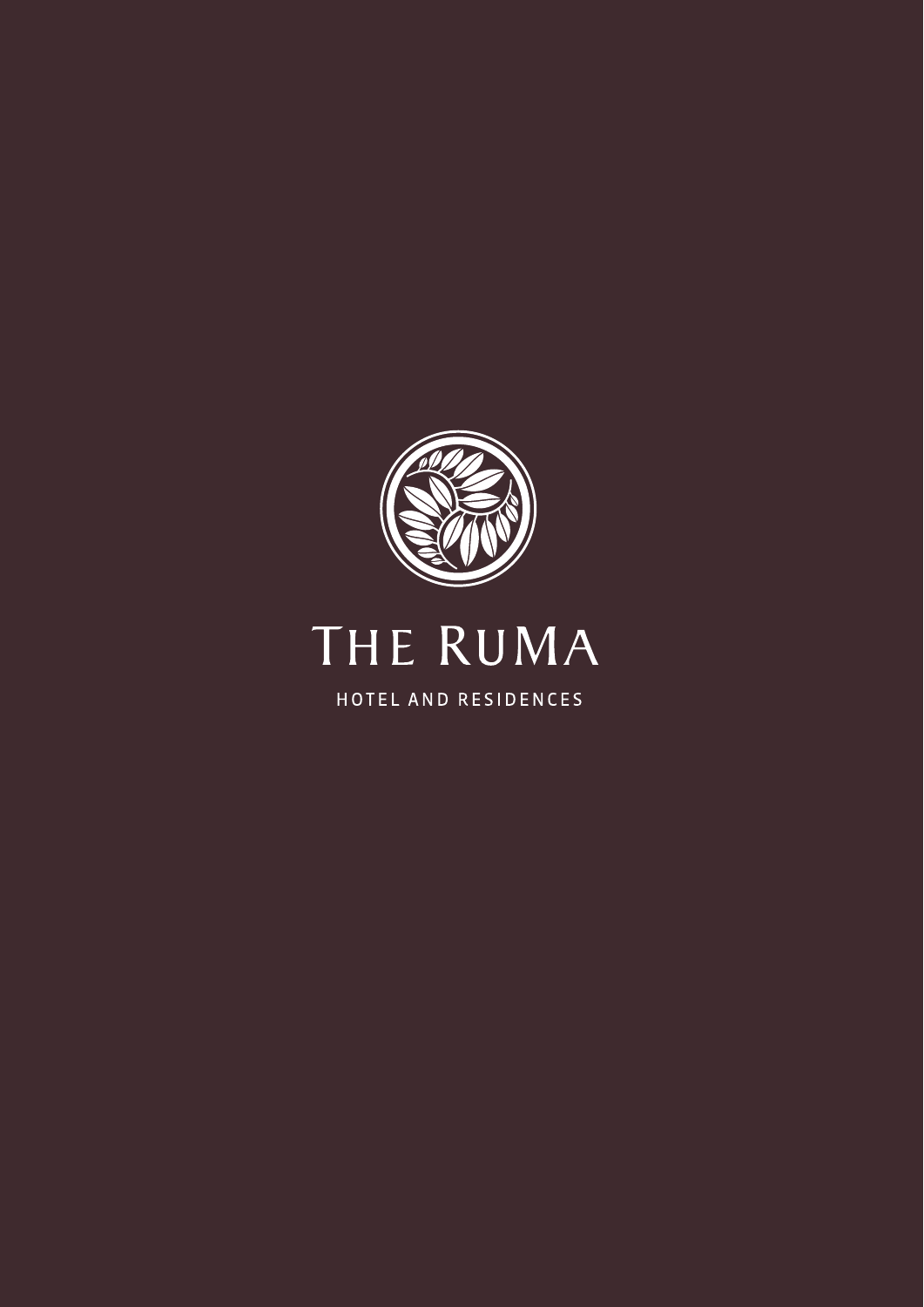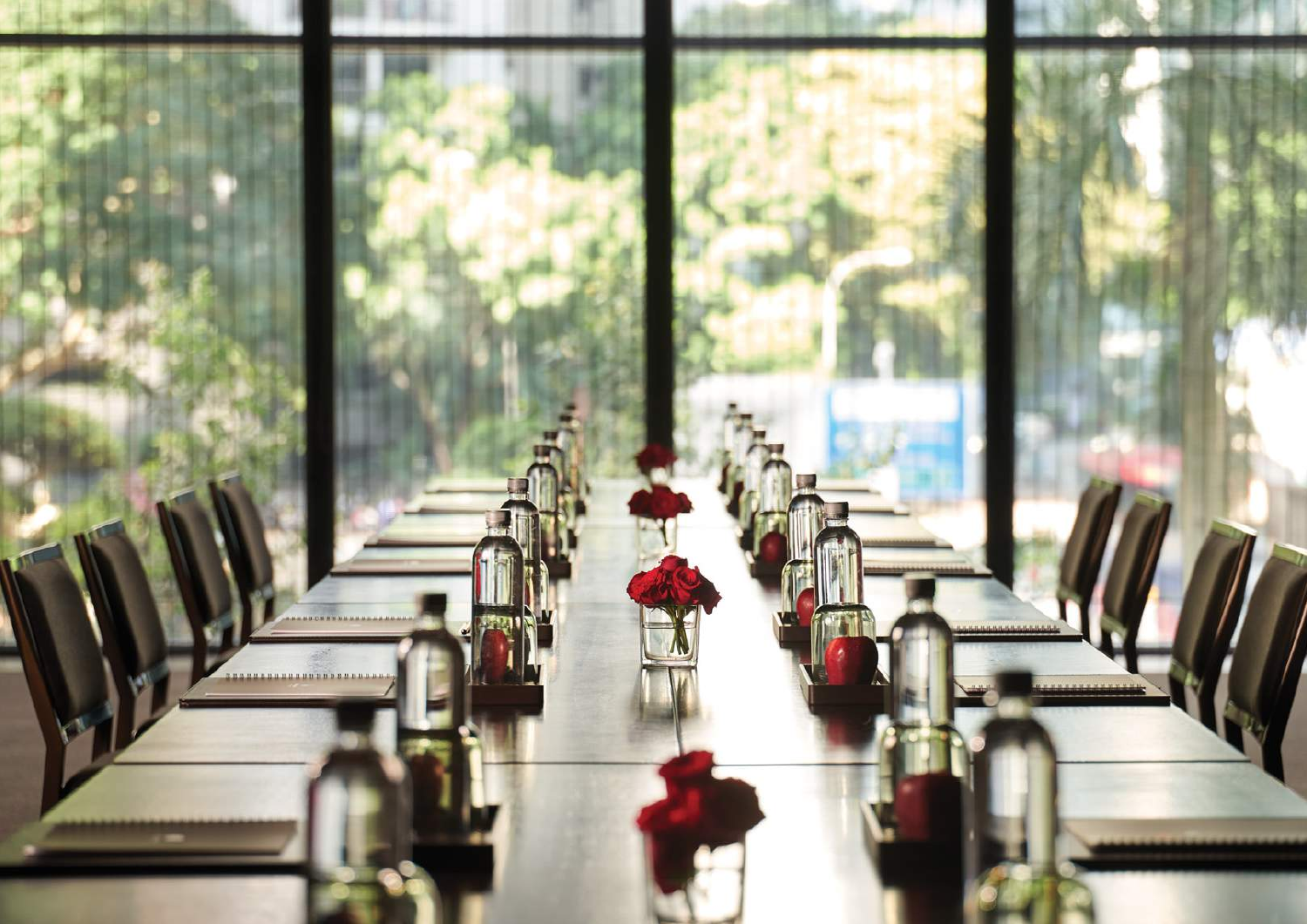

The RuMa means home in its most literal sense. It is a hotel that captures all the intimacy of a home, run by an accomplished host. A stay will inspire you to uncover the city's origins and colonial heritage in a contemporary and luxurious setting that exudes the soothing qualities of a true Urban Resort. You'll be charmed by a host and a guest experience unlike any in the region today.

- 253 luxuriously appointed guest rooms and suites
- "ATAS"
- "SEVEN" and "LIBRARI"– Lobby Bar and Lounge
- "UR SPA" Modern Science. Ancient Healing.

Ampang Park

- "SANTAI" Pool Bar and Lounge
- Meeting spaces for up to 180 guests

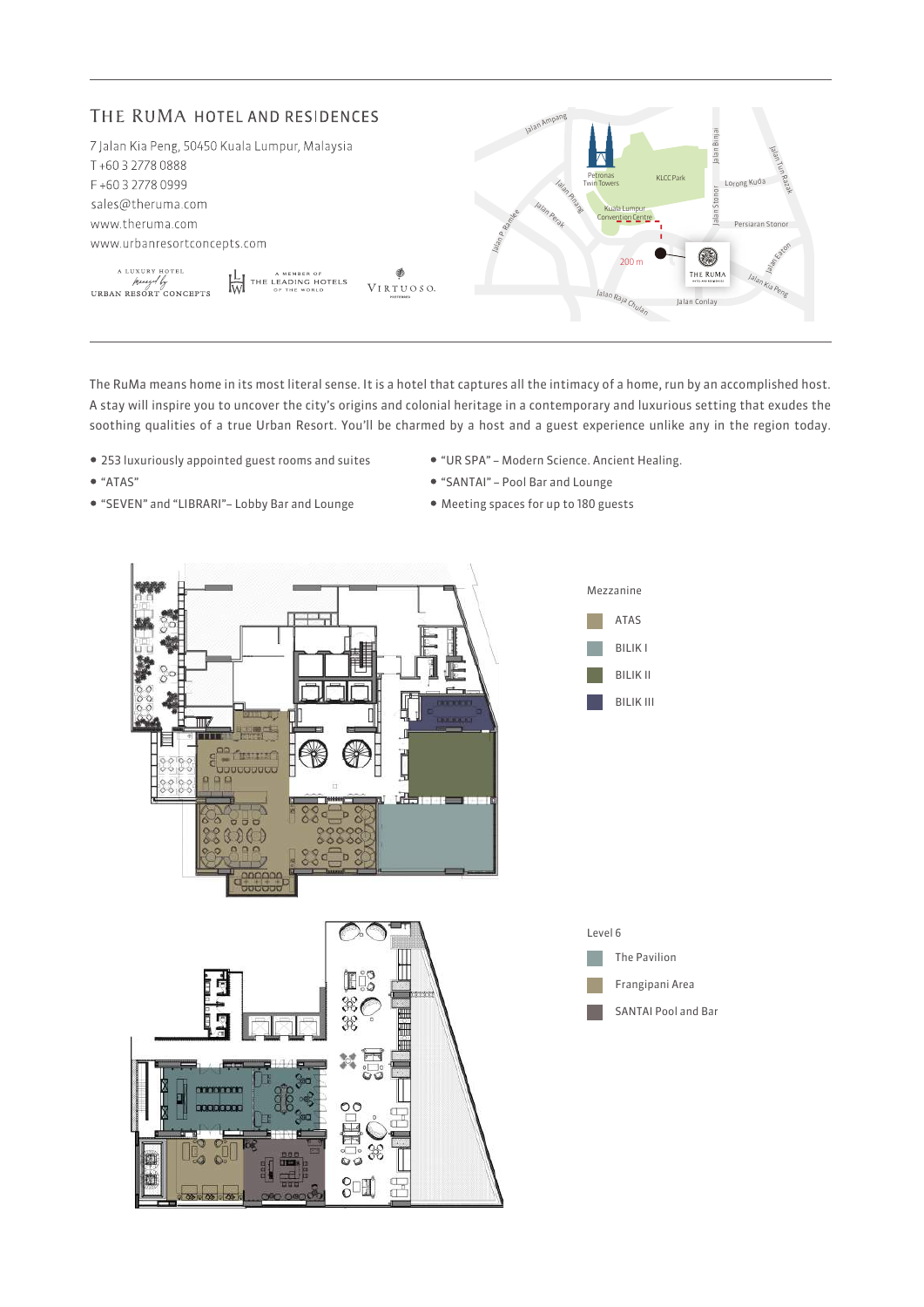#### Meetings and Events

More than a hotel, The RuMa is host to a charming local scene. The hotel offers a variety of spaces for both corporate meetings and social gatherings, from indoor board and meeting rooms equipped with state-of-the-art audio-visual technology to an outdoor terrace meeting space enveloped by the Kuala Lumpurian sun. All events are curated and executed entirely bespoke by a dedicated events manager to guarantee the success of your event at The RuMa.

### Function / Meeting Room Size Chart

| <b>FUNCTION ROOM</b>       | ROOM SIZE<br>ft <sup>2</sup> | m <sup>2</sup> | <b>CEILING</b><br>ft | m              | length | DIMENSIONS (m)<br>width |
|----------------------------|------------------------------|----------------|----------------------|----------------|--------|-------------------------|
| MEZZANINE FLOOR            |                              |                |                      |                |        |                         |
| Bilik I & II               | 1885                         | 175            | 9'8"                 | $\overline{3}$ | 13.6   | 14.8                    |
| <b>Bilik I</b>             | 1077                         | 100            | 9'8"                 | $\overline{3}$ | 13.6   | 7.3                     |
| <b>Bilik II</b>            | 808                          | 75             | 9'8"                 | $\overline{3}$ | 10.2   | 7.5                     |
| <b>Bilik III</b>           | 463                          | 43             | 9'5''                | 2.9            | 7.2    | 3.9                     |
| LEVEL 6                    |                              |                |                      |                |        |                         |
| SANTAI Pool Bar and Lounge | 4091                         | 380            | 13'1''               | $\frac{1}{4}$  | 26     | 39.4                    |
| The Pavilion               | 1519                         | 141            | 13'1''               | $\frac{1}{4}$  | 19.3   | 7.4                     |
| Pavilion I                 | 711                          | 66             | 13'1''               | $\frac{1}{4}$  | 9.1    | 7.4                     |
| Pavilion II                | 808                          | 75             | 13'1''               | $\frac{1}{4}$  | 10.2   | 7.4                     |
| LEVEL 6M                   |                              |                |                      |                |        |                         |
| Board Room                 | 496                          | 46             | 7'8''                | 2.4            | 9.5    | 4.5                     |

#### Function / Meeting Room Capacity Chart

| <b>FUNCTION ROOM</b>       | Banquet | Cocktail | Classroom | Theatre | Boardroom | U-Shape |
|----------------------------|---------|----------|-----------|---------|-----------|---------|
| MEZZANINE FLOOR            |         |          |           |         |           |         |
|                            |         |          |           |         |           |         |
| Bilik I & II               | 140     | 180      | ۰.        | ٠       | ۰         | ÷       |
| <b>Bilik I</b>             | 80      | 100      | 63        | 100     | 36        | 36      |
| <b>Bilik II</b>            | 60      | 80       | 45        | 78      | 24        | 24      |
| Bilik III                  | ۰.      | ÷        | <b>A</b>  | $\sim$  | 14        | ÷.      |
| LEVEL 6                    |         |          |           |         |           |         |
| SANTAI Pool Bar and Lounge | ٠       | 150      |           |         | ۰         | ÷       |
| The Pavilion               | 80      | 120      | 54        | 130     | 32        | 40      |
| Pavilion I                 | 40      | 50       | 24        | 60      | 16        | 20      |
| Pavilion II                | 40      | 70       | 30        | 70      | 16        | 20      |
| LEVEL 6M                   |         |          |           |         |           |         |
| Board Room                 | ٠       | ٠        | ۰.        | ÷       | 14        |         |



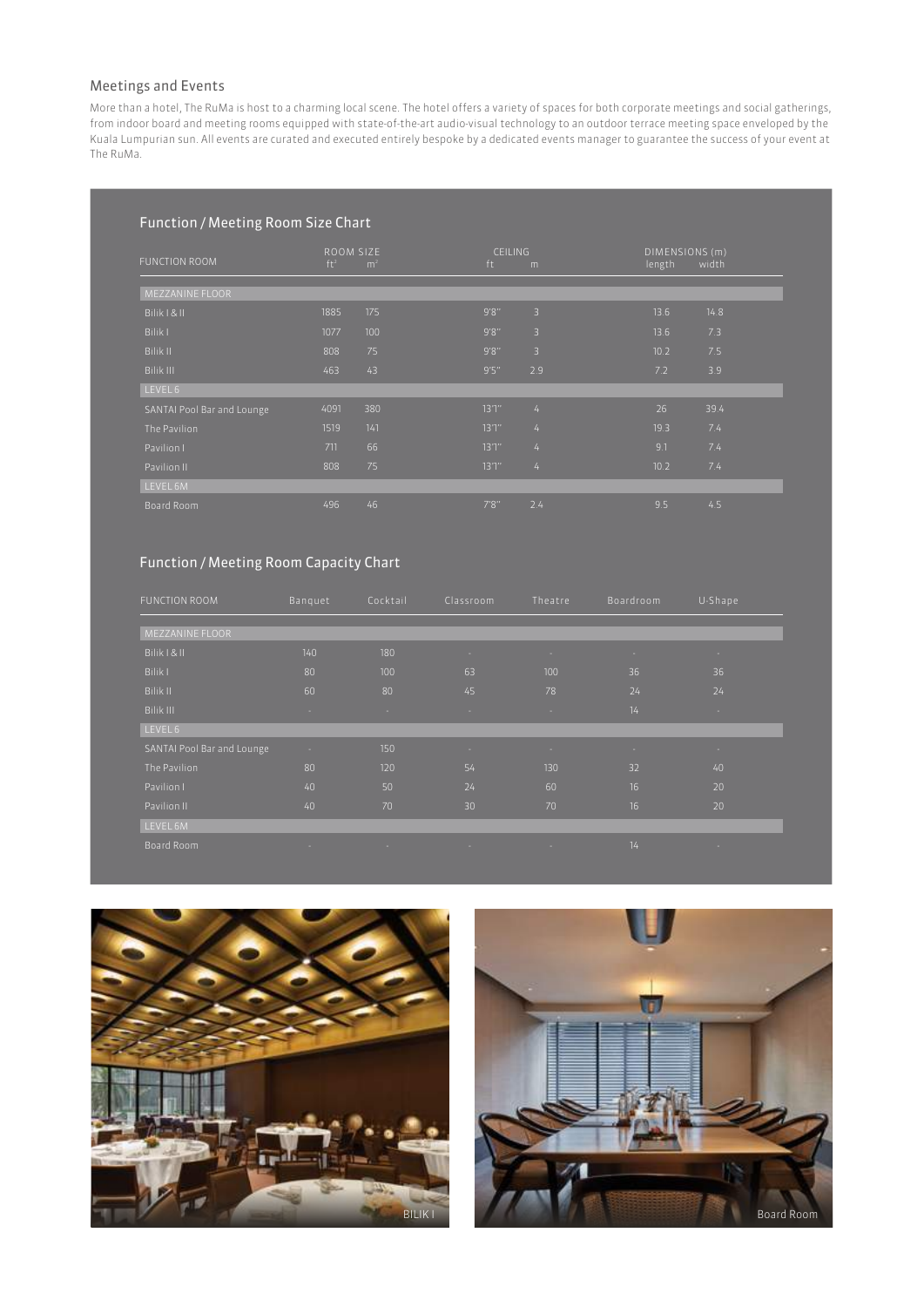

### BILIK I, II & III

With sophisticated, yet functional, meeting space, premium amenities, a specialized events manager, and newly debuted sensory experiences, business meetings and corporate events at The RuMa are personalized, engaging, and most importantly, anything but ordinary. On the mezzanine floor, two adjacent meeting rooms, Bilik I & II, can also be combined to create the ideal location for private dining or intimate team building events or presentations. Bilik III is perfect for exclusive business meetings or private dining experiences.

## The Pavilion

The lifestyle centric Pavilion, located on The RuMa's health and wellness floor is encapsulated by open-air and sun-lit spaces. The elegant space specializes in functional events, conferences, meetings, event product showcases and launches and intimate and memorable weddings. The events at The RuMa are personalized, engaging, and most importantly, anything but ordinary. The Pavilion's multi-functional space can be divided into two private sections which are flexible enough to host any casual meetings or events.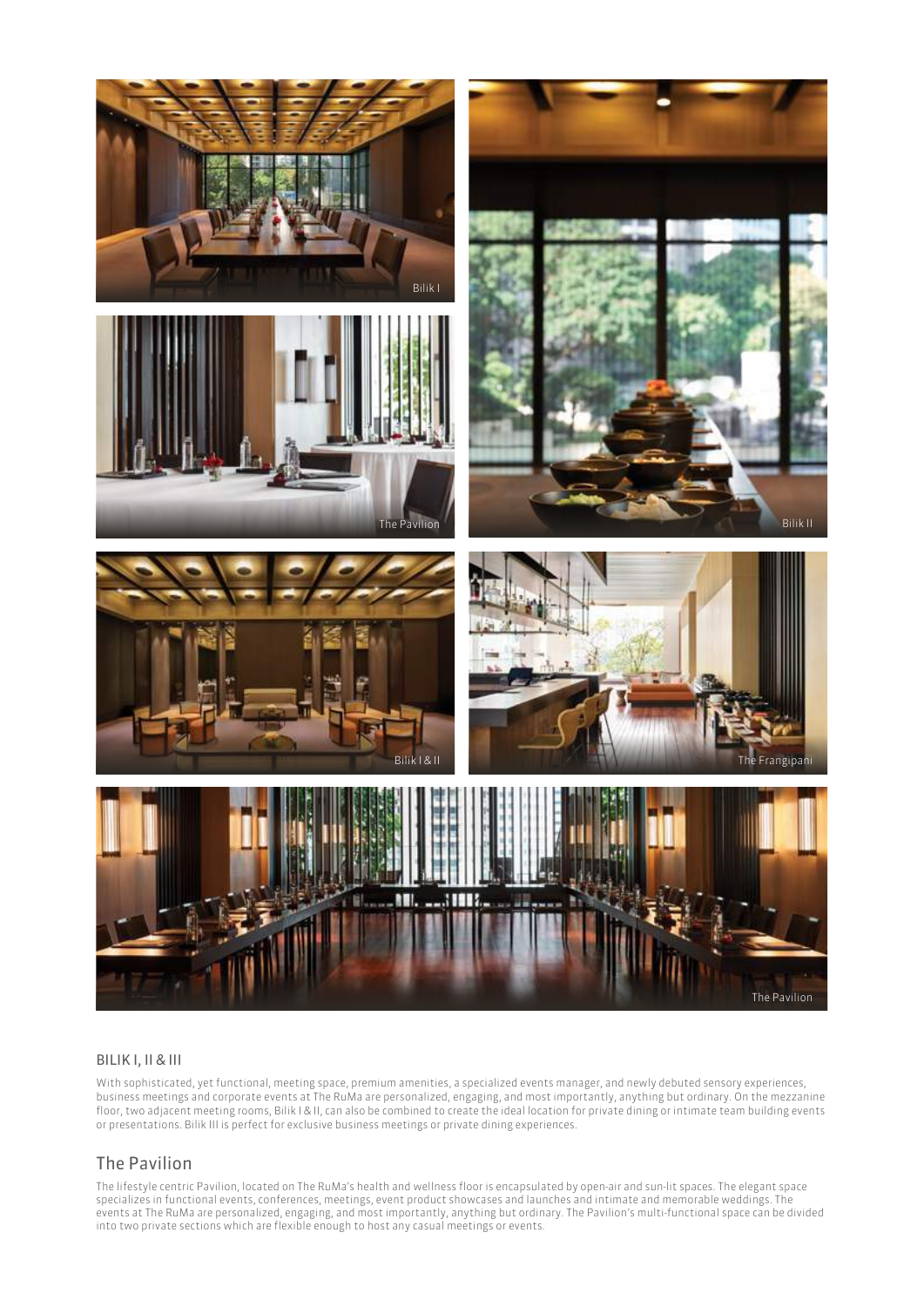# Places of Interest

As the capital of Malaysia, Kuala Lumpur boasts a skyline decorated with gleaming skyscrapers and colonial influences. On the street level, however, the city transforms into a modern yet culturally vibrant metropolitan destination, where guests from around the world converge with charming locals for an experience unlike any other in Southeast Asia. Situated at the heart of the Golden Triangle neighbourhood, The RuMa Hotel provides access to the best of what this true world-class city has to offer. Within this increasingly expansive landscape are modern marvels and cultural attractions, from the traditional hawker stall-lined streets serving local favourites, such as Nasi Lemak and Roti Canai, to the mega-sized shopping malls Pavilion and Suria KLCC, which is housed within Malaysia's most iconic landmark, the Petronas Twin Towers.